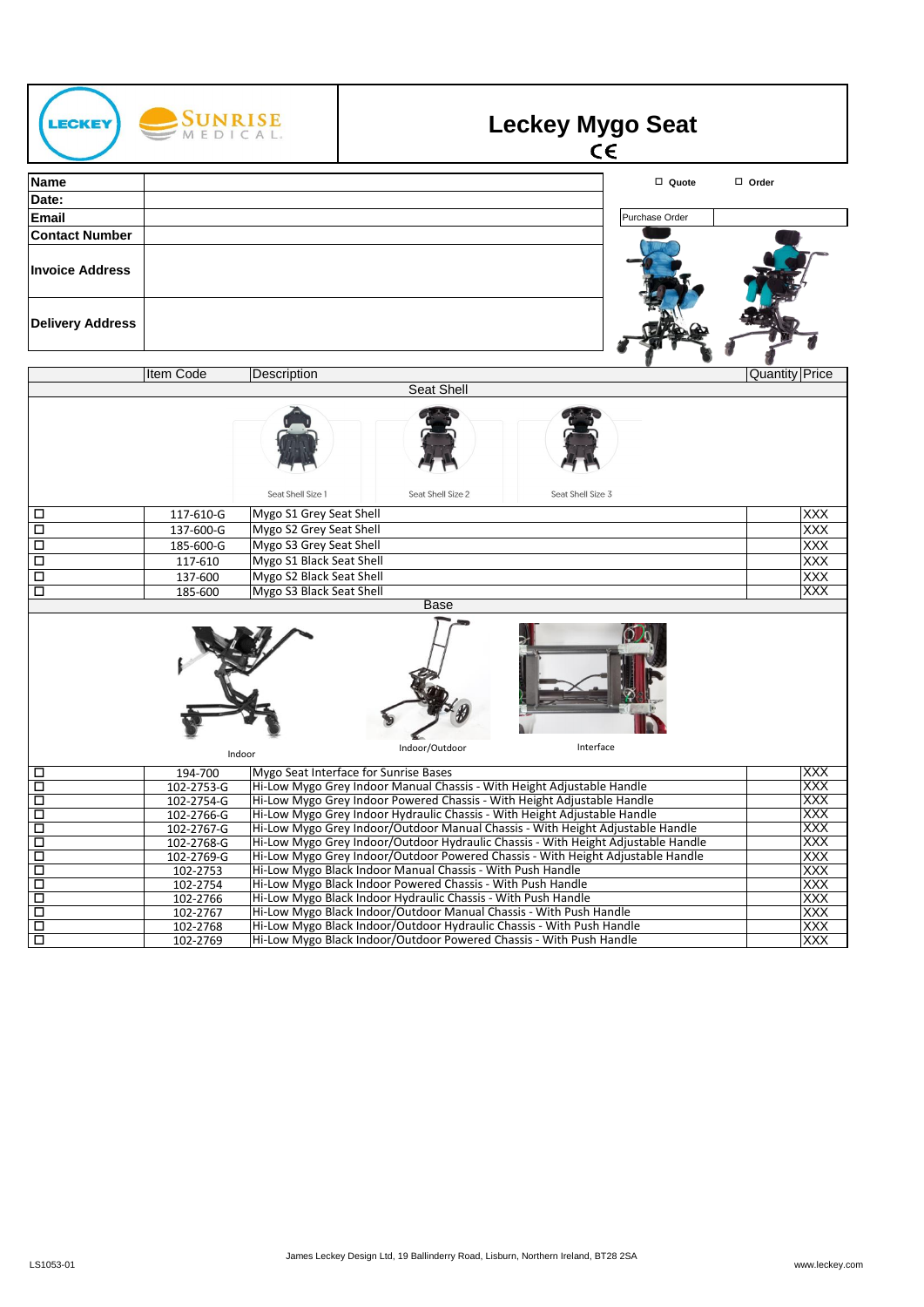| Covers |              |                                                                               |            |  |
|--------|--------------|-------------------------------------------------------------------------------|------------|--|
|        | Blue<br>Teal | Pink<br>Orange<br>Blue<br>Red<br><b>Black Vinyl</b>                           |            |  |
| □      | 117-1851-10  | MYGO Seat Covers Size 1 - Black Vinyl (includes seat, sacral and backrest)    | <b>XXX</b> |  |
| □      | 117-1851-11  | MYGO Seat Covers Size 1 - Teal (includes seat, sacral and backrest)           | <b>XXX</b> |  |
| $\Box$ | 117-1851-12  | MYGO Seat Covers Size 1 - Blue (includes seat, sacral and backrest)           | XXX        |  |
| □      | 117-1851-13  | MYGO Seat Covers Size 1 - Red (includes seat, sacral and backrest)            | XXX        |  |
| □      | 117-1851-09  | MYGO Seat Covers Size 1 - Pink Bubbles (includes seat, sacral and backrest)   | XXX        |  |
| $\Box$ | 117-1851-08  | MYGO Seat Covers Size 1 - Blue Bubbles (includes seat, sacral and backrest)   | <b>XXX</b> |  |
| □      | 117-1851-07  | MYGO Seat Covers Size 1 - Orange Bubbles (includes seat, sacral and backrest) | <b>XXX</b> |  |
| □      | 117-1851-06  | MYGO Seat Covers Size 1 - Grey Bubbles (includes seat, sacral and backrest)   | <b>XXX</b> |  |
| $\Box$ | 117-2851-10  | MYGO Seat Covers Size 2 - Black Vinyl (includes seat, sacral and backrest)    | <b>XXX</b> |  |
| $\Box$ | 117-2851-11  | MYGO Seat Covers Size 2 - Teal (includes seat, sacral and backrest)           | XXX        |  |
| □      | 117-2851-12  | MYGO Seat Covers Size 2 - Blue (includes seat, sacral and backrest)           | XXX        |  |
| □      | 117-2851-13  | MYGO Seat Covers Size 2 - Red (includes seat, sacral and backrest)            | XXX        |  |
| $\Box$ | 117-2851-09  | MYGO Seat Covers Size 2 - Pink Bubbles (includes seat, sacral and backrest)   | XXX        |  |
| □      | 117-2851-08  | MYGO Seat Covers Size 2 - Blue Bubbles (includes seat, sacral and backrest)   | XXX        |  |
| $\Box$ | 117-2851-07  | MYGO Seat Covers Size 2 - Orange Bubbles (includes seat, sacral and backrest) | XXX        |  |
| □      | 117-2851-06  | MYGO Seat Covers Size 2 - Grey Bubbles (includes seat, sacral and backrest)   | <b>XXX</b> |  |
| □      | 185-2851-10  | MYGO Seat Covers Size 3 - Black Vinyl (includes seat, sacral and backrest)    | XXX        |  |
| $\Box$ | 185-2851-11  | MYGO Seat Covers Size 3 - Teal (includes seat, sacral and backrest)           | XXX        |  |
| □      | 185-2851-12  | MYGO Seat Covers Size 3 - Blue (includes seat, sacral and backrest)           | XXX        |  |
| $\Box$ | 185-2851-13  | MYGO Seat Covers Size 3 - Red (includes seat, sacral and backrest)            | <b>XXX</b> |  |
| $\Box$ | 185-2851-09  | MYGO Seat Covers Size 3 - Pink Bubbles (includes seat, sacral and backrest)   | XXX        |  |
| □      | 185-2851-08  | MYGO Seat Covers Size 3 - Blue Bubbles (includes seat, sacral and backrest)   | XXX        |  |
| □      | 185-2851-07  | MYGO Seat Covers Size 3 - Orange Bubbles (includes seat, sacral and backrest) | XXX        |  |
| □      | 185-2851-06  | MYGO Seat Covers Size 3 - Grey Bubbles (includes seat, sacral and backrest)   | XXX        |  |
|        |              | Footplate<br>Single Footplate<br>Split Footplate                              |            |  |
| □      | 117-3776     | Single footplate - inc padded cover Size 1                                    | XXX        |  |
| □      | 117-4776     | Single footplate - inc padded cover Size 2                                    | XXX        |  |
| □      | 117-1776     | Split Footplate Size 1                                                        | XXX        |  |
| $\Box$ | 117-2776     | Split Footplate Size 2                                                        | XXX        |  |
|        |              |                                                                               |            |  |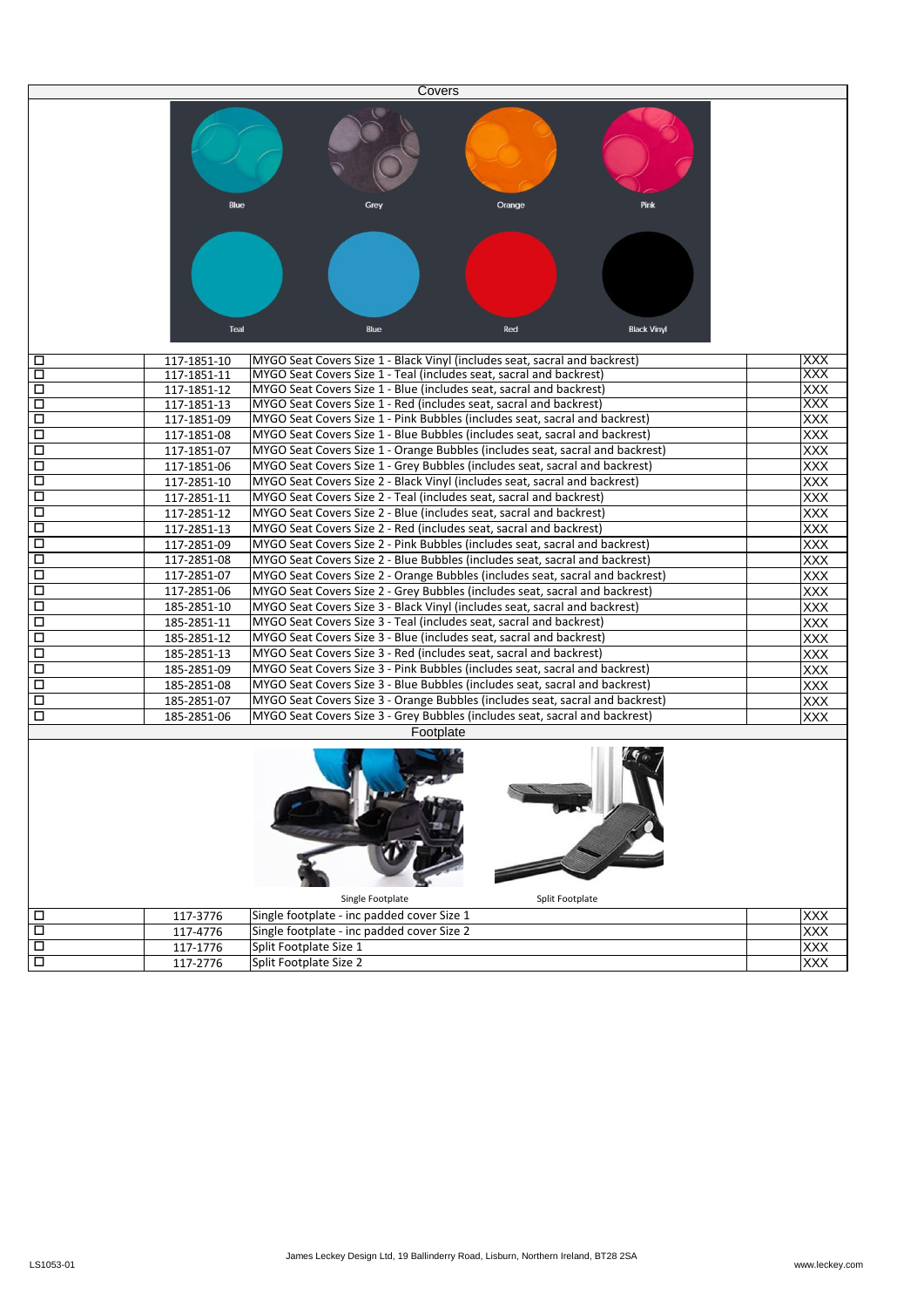|                                           |                             |                                                                   | <b>Hip Guides</b> |                       |                   |
|-------------------------------------------|-----------------------------|-------------------------------------------------------------------|-------------------|-----------------------|-------------------|
|                                           |                             |                                                                   |                   |                       |                   |
|                                           |                             | Size 0                                                            | Size $1/2$        |                       |                   |
| □                                         | 137-632                     | MYGO S0 Hip Laterals                                              |                   |                       | <b>XXX</b>        |
| $\Box$                                    | 137-632-05VIN               | MYGO SO Hip Laterals - Vinyl                                      |                   |                       | XXX               |
| $\Box$                                    | 117-642-05                  | Mygo S1 Hip Guide Size and covers                                 |                   |                       |                   |
| $\Box$                                    | 117-642-05VIN               | Mygo S1 Hip Guide Size and vinyl covers                           |                   |                       | XXX               |
| $\Box$                                    |                             | Mygo S2 Hip Guide Size and covers                                 |                   |                       | XXX<br>XXX<br>XXX |
|                                           | 117-643-05                  |                                                                   |                   |                       |                   |
| $\Box$                                    | 117-643-05VIN               | Mygo S2 Hip Guide Size and vinyl covers                           |                   |                       |                   |
|                                           |                             |                                                                   | Armrest           |                       |                   |
|                                           |                             | Standard                                                          | Wide              |                       |                   |
|                                           |                             |                                                                   |                   |                       |                   |
| □                                         | 117-1777                    | MYGO Arm Rest Size 1                                              |                   |                       | XXX               |
| $\overline{\square}$                      | 117-2777                    | MYGO Arm Rest Size 2                                              |                   |                       | <b>XXX</b>        |
| $\Box$                                    | 185-604                     | MYGO Arm Rest Size 3                                              |                   |                       | XXX<br>XXX        |
| $\Box$                                    | 117-645                     | Mygo Size 1/2 Wide armrest (pair)                                 | Tray              |                       |                   |
|                                           |                             |                                                                   |                   |                       |                   |
|                                           | <b>Black Tray</b>           | <b>Grab Rails</b>                                                 | Padded Tray       | <b>Elbow Blockers</b> |                   |
| □                                         | 117-646                     | Mygo S1&2 Black Tray                                              |                   |                       | XXX               |
| $\Box$                                    | 117-647                     | Mygo S3 Black Tray                                                |                   |                       | <b>XXX</b>        |
| $\Box$                                    | 117-652                     | Black Padded Tray (Size 1 and 2)                                  |                   |                       | XXX               |
| $\Box$                                    | 117-641                     | Pair Tray elbow blockers inc. cover                               |                   |                       | XXX               |
| $\Box$                                    | 117-769                     | <b>Grab Rails</b>                                                 |                   |                       | <b>XXX</b>        |
|                                           |                             |                                                                   | Spacer Pad        |                       |                   |
|                                           |                             |                                                                   |                   |                       |                   |
| $\Box$                                    | 117-768-09                  | MYGO Pink 1" Back Spacer Pad                                      |                   |                       | <b>XXX</b>        |
| $\overline{\Box}$                         | 117-768-08                  | MYGO Blue 1" Back Spacer Pad                                      |                   |                       | <b>XXX</b>        |
|                                           |                             |                                                                   |                   |                       |                   |
|                                           |                             |                                                                   |                   |                       |                   |
| $\overline{\Box}$                         | 117-768-07                  | MYGO Orange 1" Back Spacer Pad                                    |                   |                       | <b>XXX</b>        |
| $\overline{\Box}$                         | 117-768-06                  | MYGO Grey 1" Back Spacer Pad                                      |                   |                       | XXX               |
| $\overline{\square}$<br>$\overline{\Box}$ | 117-768-05<br>117-768-05VIN | Mygo Black Back Spacer Pad<br>Mygo Black Vinyl 1" Back Spacer Pad |                   |                       | XXX<br>XXX        |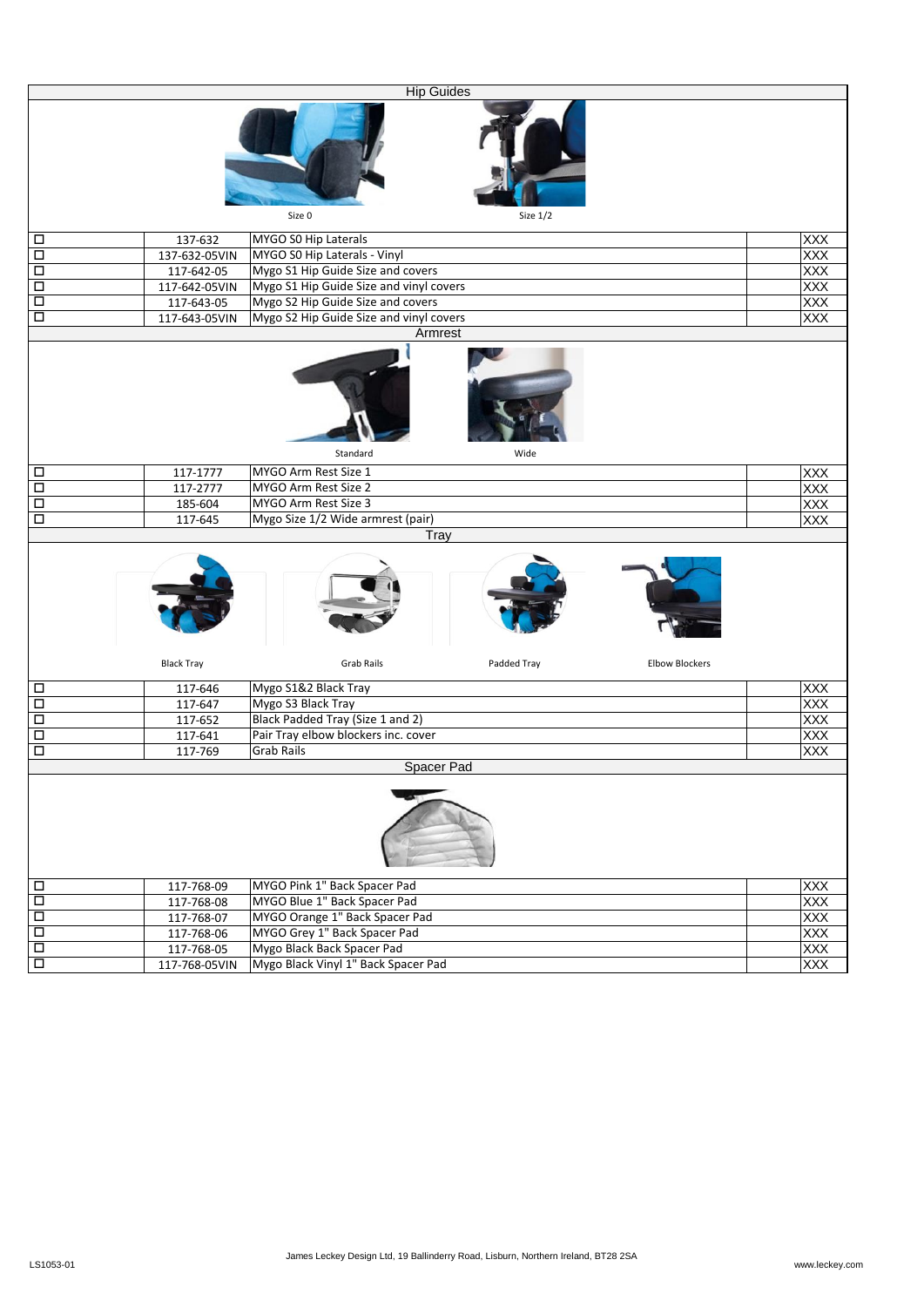| <b>Shoulder Support</b>                   |                                |                                                                                             |                          |  |  |
|-------------------------------------------|--------------------------------|---------------------------------------------------------------------------------------------|--------------------------|--|--|
|                                           |                                |                                                                                             |                          |  |  |
| $\Box$                                    | 137-621                        | MYGO Shoulder Support Hardware                                                              | <b>XXX</b>               |  |  |
| $\Box$                                    | 137-801-09                     | MYGO Pink Bubbles Shoulder Support Cushion                                                  | XXX                      |  |  |
| $\overline{\square}$                      | 137-801-08                     | MYGO Blue Bubbles Shoulder Support Cushion                                                  | XXX                      |  |  |
| $\overline{\Box}$                         | 137-801-07                     | MYGO Orange Bubbles Shoulder Support Cushion                                                | XXX                      |  |  |
| $\overline{\square}$                      | 137-801-06                     | MYGO Grey Bubbles Shoulder Support Cushion                                                  | XXX                      |  |  |
| $\overline{\Box}$                         | 137-801-10                     | MYGO Black Vinyl Shoulder Support Cushion                                                   | XXX                      |  |  |
| $\overline{\Box}$                         | 137-801-11                     | MYGO Teal Shoulder Support Cushion                                                          | <b>XXX</b>               |  |  |
| $\overline{\square}$                      | 137-801-12                     | MYGO New Blue Shoulder Support Cushion                                                      | XXX<br><b>XXX</b>        |  |  |
| $\Box$                                    | 137-801-13                     | MYGO Red Shoulder Support Cushion<br><b>Dynamic Backrest</b>                                |                          |  |  |
|                                           |                                |                                                                                             |                          |  |  |
| $\Box$                                    | 137-662                        | Dynamic Backrest 150N                                                                       | <b>XXX</b>               |  |  |
| □                                         | 137-661                        | Dynamic Backrest 100N                                                                       | XXX                      |  |  |
| Accessories                               |                                |                                                                                             |                          |  |  |
|                                           |                                |                                                                                             |                          |  |  |
| $\Box$                                    | 117-765-05VIN                  | MYGO Knee Pads (Vinyl)                                                                      | <b>XXX</b>               |  |  |
| $\Box$                                    | 117-847-10                     | MYGO BLACK VINYL One Piece Cushion Expander<br><b>Chest Support</b>                         | <b>XXX</b>               |  |  |
|                                           |                                |                                                                                             |                          |  |  |
| $\Box$                                    | 137-808-05                     | Oval Chest Harness - Black<br><b>XXX</b>                                                    |                          |  |  |
| $\overline{\Box}$                         |                                | Oval Chest Harness - Black Vinyl<br><b>XXX</b><br>137-808-05VIN                             |                          |  |  |
| $\overline{\Box}$                         | 155-N001-L600                  | Small Butterfly Harness & attachment straps                                                 | XXX                      |  |  |
| $\overline{\square}$<br>$\overline{\Box}$ | 155-N001-L601                  | Medium Butterfly Harness & attachment straps<br>Large Butterfly Harness & attachment straps | XXX                      |  |  |
| $\overline{\square}$                      | 155-N001-L602<br>155-N001-L603 | X-Large Butterfly Harness & attachment straps                                               | <b>XXX</b><br><b>XXX</b> |  |  |
|                                           |                                |                                                                                             |                          |  |  |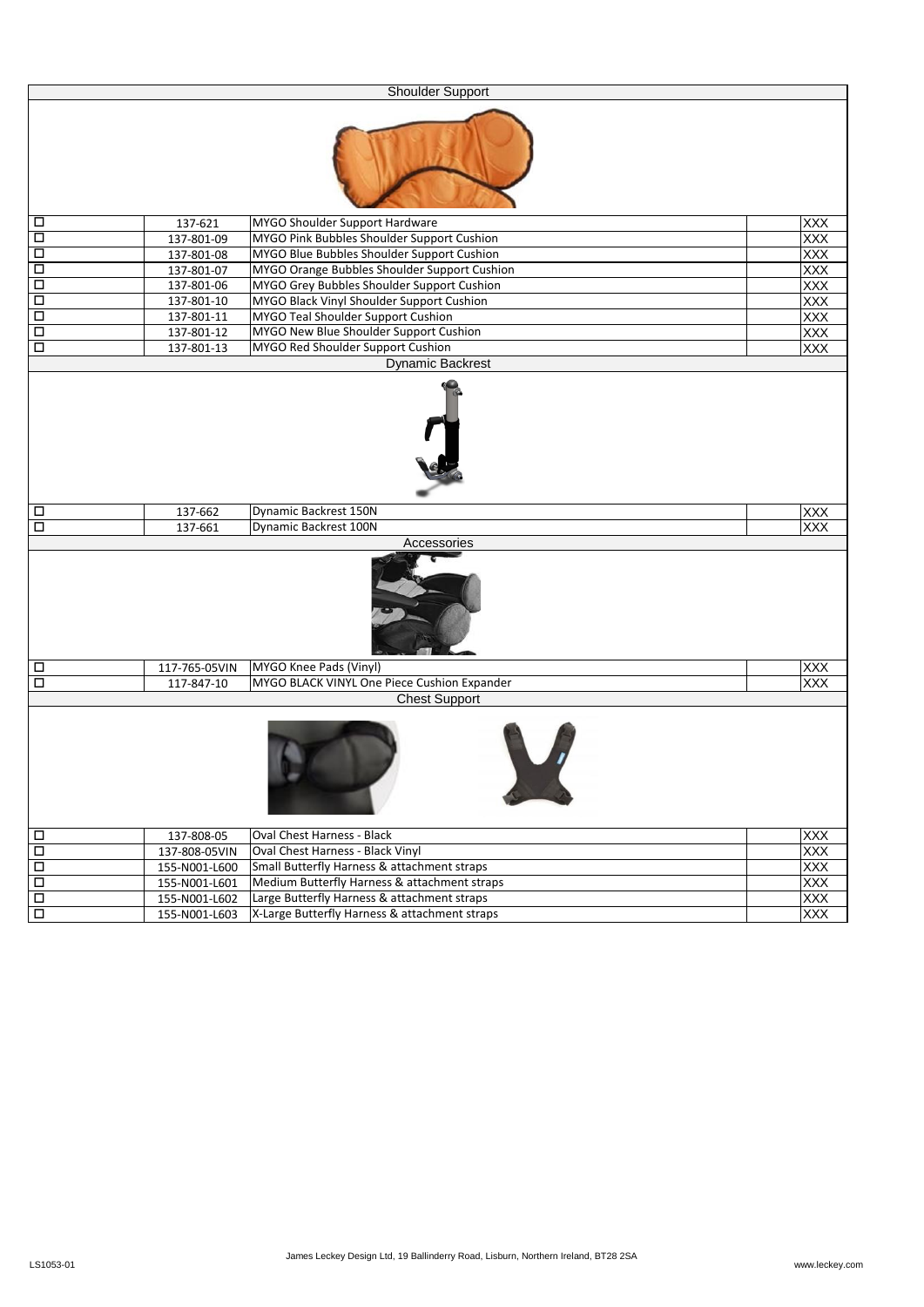| Foot Support      |               |                                                   |                              |  |
|-------------------|---------------|---------------------------------------------------|------------------------------|--|
|                   |               |                                                   |                              |  |
|                   |               | Ankle Huggers<br>Sandals                          | Ankle Wraps                  |  |
| □                 | 152-1600      | Sandals Size 1                                    | <b>XXX</b>                   |  |
| $\Box$            | 152-2600      | Sandals Size 2                                    | XXX                          |  |
| □                 | 152-3600      | Sandals Size 3                                    | XXX                          |  |
| □                 | AH01          | <b>Ankle Huggers</b>                              | XXX                          |  |
| □                 | 173-2305      | Small Ankle Wraps (use with sandals)              | XXX                          |  |
| □                 | 173-3305      | Large Ankle Wraps (use with sandals)              | XXX                          |  |
| □                 | 117-787       | 1Inch Sandal Raisers (pair) for split footplate   | <b>XXX</b>                   |  |
|                   |               | Headrest                                          |                              |  |
|                   |               |                                                   |                              |  |
|                   | Contoured     | Flat<br>Contoured Occipital                       | Laterals (for use with flat) |  |
| □                 | 137-699-05    | Contoured headrest Assembly and Cushion           | <b>XXX</b>                   |  |
| □                 | 137-699-05VIN | Contoured headrest Assembly and Cushion - Vinyl   | <b>XXX</b>                   |  |
| □                 | 117-699-05    | Contoured Occipital Headrest Foam & Cover         | XXX                          |  |
| □                 | 117-699-05VIN | Contoured Occipital Headrest Foam & Cover - Vinyl | XXX                          |  |
| □                 | 117-851-05    | Flat headrest Assembly and Cushion                | XXX                          |  |
| □                 | 117-851-05VIN | Flat headrest Assembly and Cushion - Vinyl        | XXX                          |  |
| □                 | 120-893-05    | Flat Headrest Laterals with covers                | XXX                          |  |
| $\Box$            | 120-893-05VIN | Flat Headrest Laterals with covers Vinyl          | XXX                          |  |
| □                 | 117-449       | 1" Wooden spacer for 8 Inch PRO Bar               | XXX                          |  |
|                   |               | Pelvic Support                                    |                              |  |
|                   | 2 Point Belt  | Pelvic Cradle<br><b>Pelvic Harness</b>            | Pelvic Spacers               |  |
| $\Box$            | 117-1860      | 2-point belt - Size 1                             | XXX                          |  |
| $\Box$            | 117-2860      | 2-point belt - Size 2                             | <b>XXX</b>                   |  |
| $\Box$            | 117-3860      | 2-point belt - Size 3                             | XXX                          |  |
| $\Box$            | 117-476       | Pelvic Cradle Size 2 (old size 00)                | XXX                          |  |
| $\Box$            | 117-477       | Pelvic Cradle Size 3 (old size 0)                 | <b>XXX</b>                   |  |
| $\Box$            | 117-478       | Pelvic cradle Size 4 (old size 1)                 | <b>XXX</b>                   |  |
| $\Box$            | 117-479       | Pelvic cradle Size 5 (old size 2)                 | XXX                          |  |
| $\Box$            | 117-480       | Pelvic cradle Size 6 (old size 3)                 | <b>XXX</b>                   |  |
| $\Box$            | 133-737       | Pelvic Cradle Gluteal Ramp (Size 0-3)             | <b>XXX</b>                   |  |
| $\Box$            | 117-802       | MYGO Pelvic Harness & Brackets - Medium           | XXX                          |  |
| $\Box$            | 117-801       | MYGO Pelvic Harness & Brackets - Small            | XXX                          |  |
| $\overline{\Box}$ | 120-789       | MYGO/SQSE Pelvic Harness spacer pads (pair)       | <b>XXX</b>                   |  |
|                   |               |                                                   |                              |  |